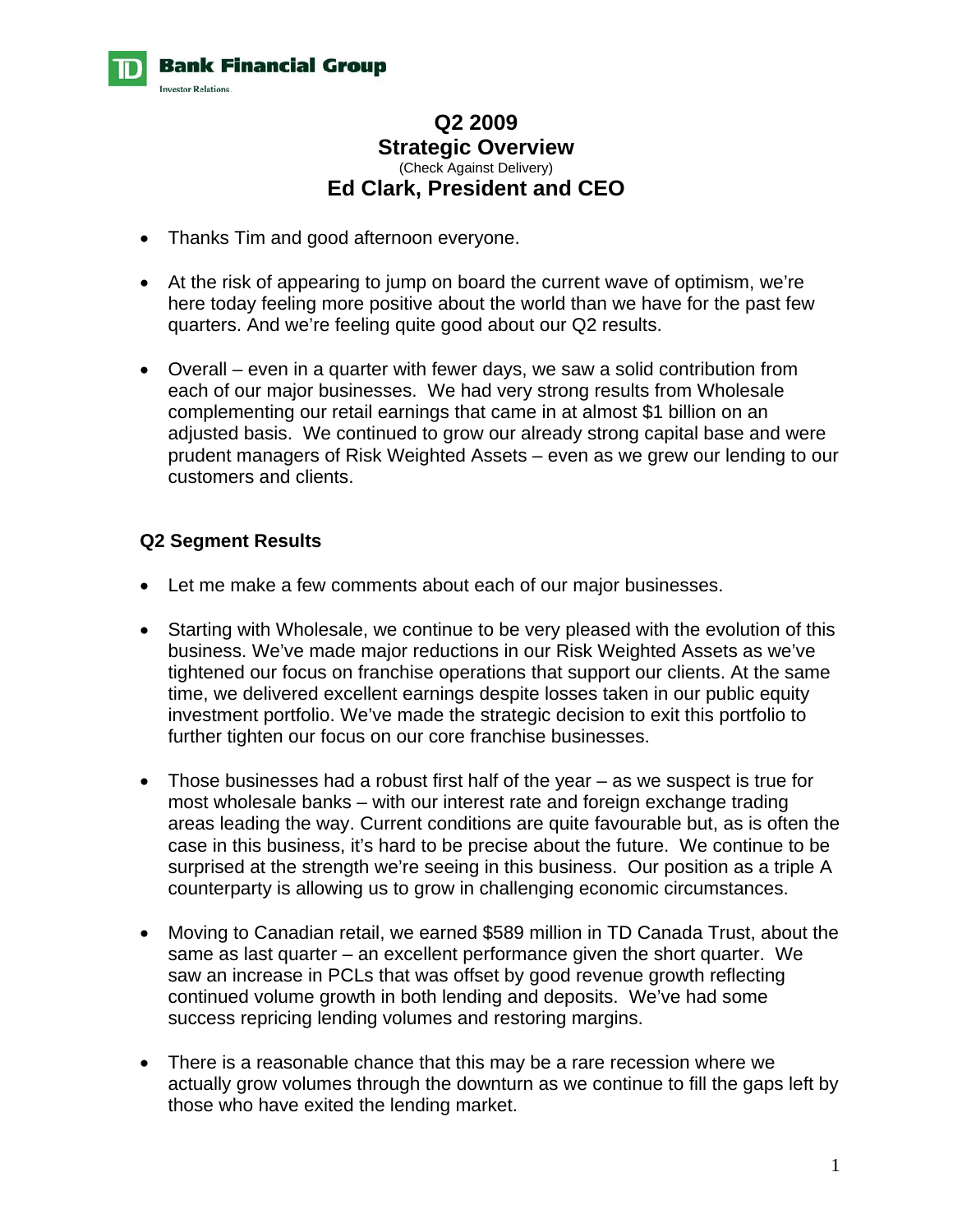• What's happening to us in auto lending gives you an idea about the dynamics at work. Previously, this was a market where we were not a significant player. This year, we expect to lend against 200,000 new and used cars. So we're growing quickly here and gaining market share – an excellent example of the lower risk, profitable growth market dislocation produces.

**Bank Financial Group** 

**Investor Relations** 

- It's also another example of how TD and other Canadian banks have stepped up their lending efforts to ensure Canadians have access to credit. You will have noticed that TDCT's lending volumes grew this quarter up over 11% from last year – clear evidence we continue to lend.
- Our Wealth business continues to perform well given the environment. While we've felt the impact of margin pressure as a result of low nominal interest rates, we've seen spectacular online brokerage volumes globally and continued new asset growth. In the US, for example, TD Ameritrade is currently growing net new retail assets faster than its largest competitor.
- In U.S. retail, we're also very pleased with the results. In the face of continued economic stresses and margin pressure, we're growing deposits and loans. As you'd expect, we're still quite cautious on the U.S. economic environment – the worst we've seen in a long time – and so our PCLs have increased as we build reserves prudently. We remain a positive outlier in non-performers.
- On lending, we have a simple approach Don't make bad loans in good times, but continue to make good loans in bad times. So while we are expecting to have increasing loan losses, we'll continue to be a positive outlier and gain market share. We have the capacity to do this because we didn't make the kind of bad loans others did during the good times.
- In a moment Bharat will take you through how pleased we are with the integration so far. And, we're thrilled to have won the J.D. Power award again. Winning this honour in the midst of the Commerce integration is an enormous achievement.
- There can be no debate our people deliver the best customer service in North America!
- When we acquired Commerce we said it was a strategic fit and a superior value creation opportunity through accelerated organic growth.
- Well, I think it's fair to say at this point that the Commerce deal is delivering on its promise – The integration's going exceptionally well; the teams are coming together; and the organic growth machine is powering de novo growth. We're very pleased with the power of our consolidated U.S. retail franchise.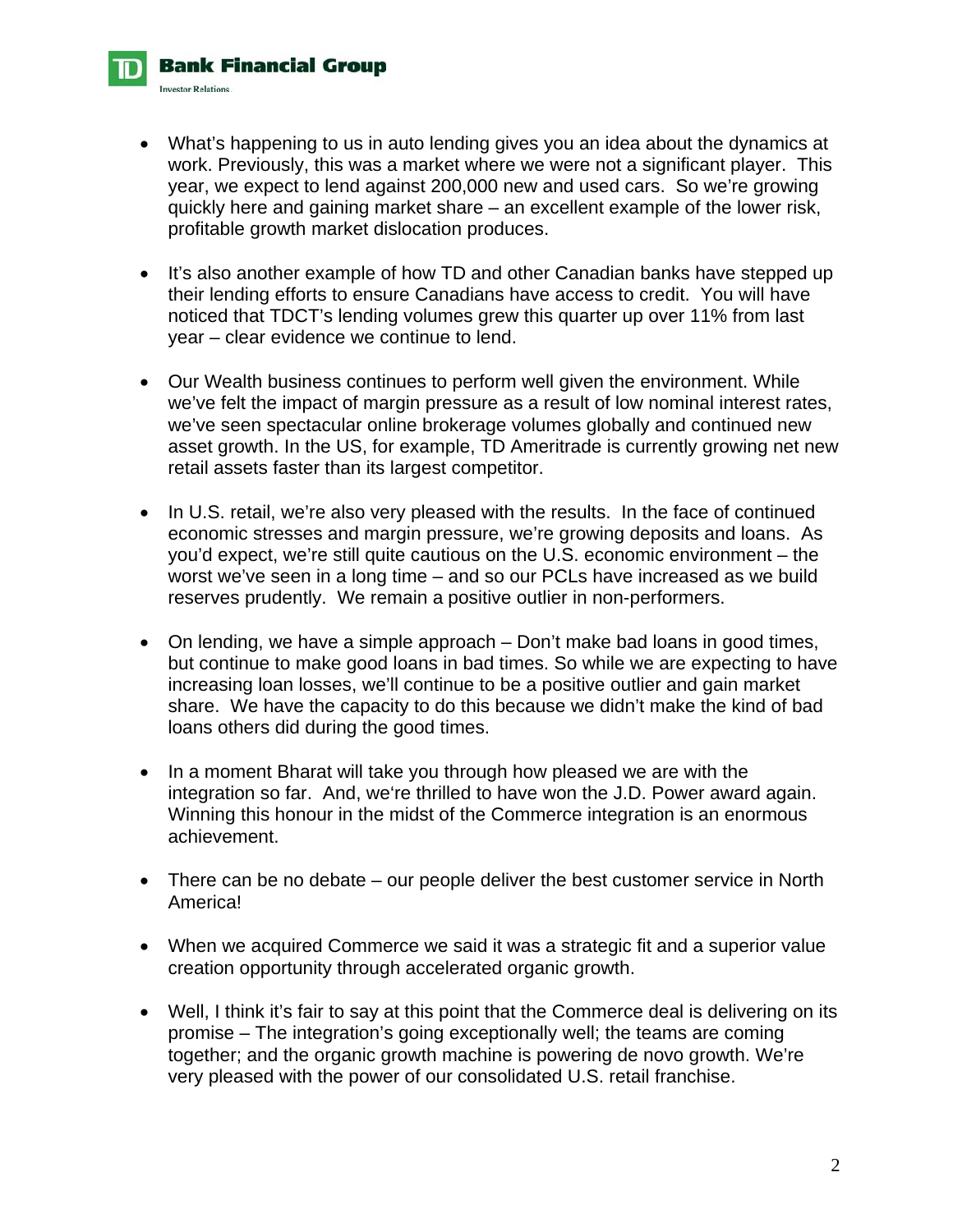

#### **Earning Through the Great Recession**

- Having said all that, we're realistic. We're going to face a challenging economic environment going forward. We have come through the Liquidity Crisis and the Great Financial Panic into what might be the Great Recession. There remains a lot of uncertainty around the duration of the downturn and the strength of the subsequent recovery. But fears that the economy could spin uncontrollably downward or that further catastrophic events could hit the financial sector seem to have gone away. Consumer and investor sentiment appears to have stabilised.
- Of course, credit losses lag what's happening in the real economy. And the unemployment rate – a key driver of those losses – has not yet peaked, despite the good news on the jobs front in Canada in April. So going forward it's reasonable to expect that our provisions for credit losses will continue to increase in both Canada and the US.
- However, possible credit losses must be looked at in the context of our capital strength and ongoing earnings power. That earnings power means we can absorb or – as you've seen this quarter – earn through those losses. I stress this because I still believe that the market often underestimates the value of earnings and the value of consistent, high quality earnings. Our retail businesses have an underlying earnings stability and ability to grow that is a source of hidden capital strength.
- We also had an excellent quarter in terms of capital. We've ended the quarter in a strong capital position with a Tier 1 ratio of 10.9%, with about 75% of that in Tangible Common Equity.

### **Optimistic About Opportunities Ahead**

- So, let me step back and offer some overall comments on our earnings performance. We're actually doing better at this point in the cycle than I would have thought possible a few quarters ago because our volumes continue to grow – for both deposits and loans. And if we can sustain this growth through the downturn, that creates a significant tailwind that can offset increasing PCLs. As I mentioned, we've also been surprised by the earnings strength of our core wholesale franchises.
- The other major headwind we've discussed is spread compression, given low nominal interest rates. Offsetting that is some success in Canada re-pricing our book. But we see continued pressure in the US.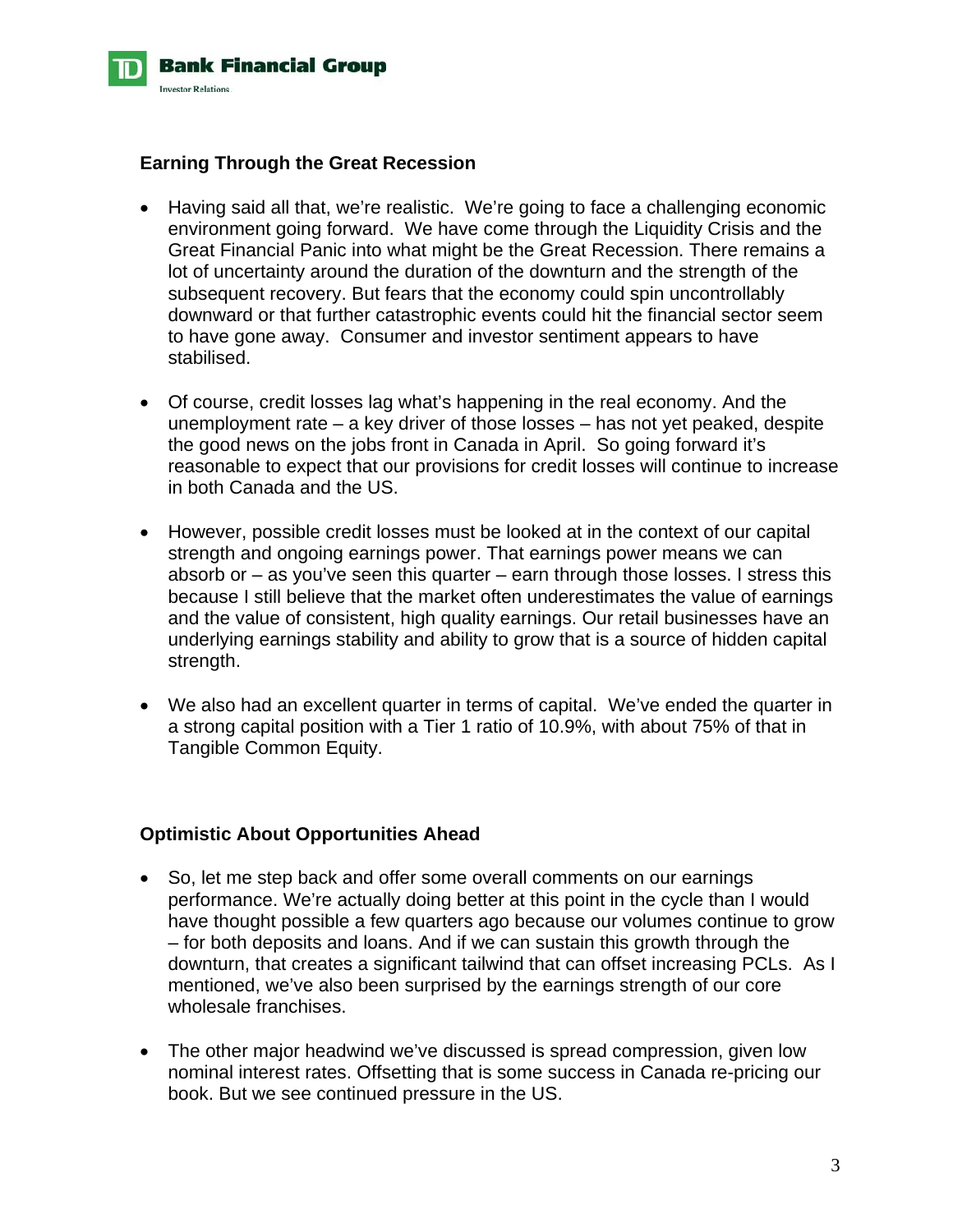• For 2009, we've said that we'll need to work hard to reach the same earnings per share that we hit in 2008. I'd say that's still our base case but we're a little bit ahead of where we thought we would be. We're still cautious as we face the possibility of further cyclical credit losses but clearly the balance of probabilities has shifted toward having a reasonable shot at – at least equaling last year's results.

- I think there is even room for more optimism as you look forward and ask the question, "What will TD look like when it exits this recessionary valley?". Well, the market's way of answering that question is to evaluate pre-provision earnings. We have tremendous potential upside in our earnings when PCLs normalise. And, importantly – we're not sitting still. We're continuing to grow and invest to ensure we emerge from the valley with momentum.
- In fact, we see opportunities in every one of our businesses as we continue to grow the top line. At TDCT we're growing customers, deposits and lending in spite of a slowing economy, and that builds in earnings for future years. As I've said many times, we're a balance sheet that generates an income statement – so growth this year tends to lock in earnings growth for next year. For TD Insurance, we've gained share every year. In Wealth, our net new client assets and client growth have remained strong. TD Securities focus on profitable franchise businesses is proving to have even greater profit potential than we thought. And our risk reduction strategy has moved even faster than anticipated. At TD Bank, America's Most Convenient Bank, we're very happy with the results from a team focused on accelerating our growth by leveraging the power of the TD brand.

## **Conclusion**

**Bank Financial Group** 

**Investor Relations** 

- What I've learned over the past year or so is that the key elements of our business philosophy that allowed us to escape many of the severe market issues will also be a huge advantage for us as we navigate and eventually exit the recession. As some financial institutions are forced to re-engineer their core business models, our strategy remains intact: To run a retail-centered and customer-focused North American franchise that's supported by a focus on liquidity, conservative risk management and convenience and service for our customers and clients.
- With that, let me turn it over to Colleen.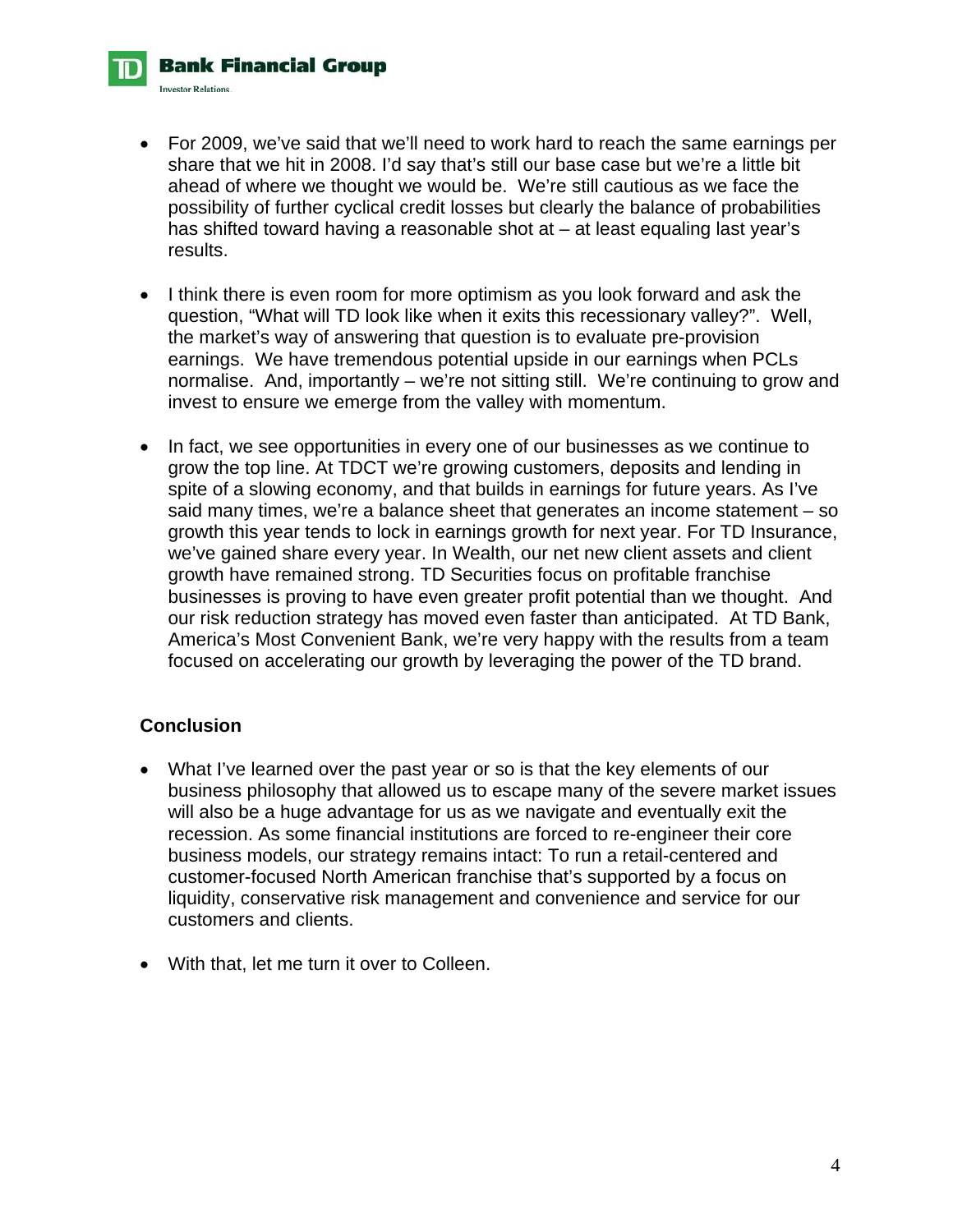

## **Overall Call Closing**

- Let me wrap up with the three key points I hope you'll take away from today's call:
- First We're feeling good about all our businesses they're holding up well and we see opportunities in every one of them.
- Second We do expect rising PCLs, but our earnings power and capital strength are powerful offsets – we can in fact earn through a recession and gain market share.
- And third Our outlook: We'll still have to work hard to match last year's level of earnings per share but there are some early signs we have a chance to equal those results. And more importantly, we're feeling very good about our long-term prospects, as we have made and will continue to make investments that will return significant rewards to our shareholders as markets recover.
- Thanks for your time.